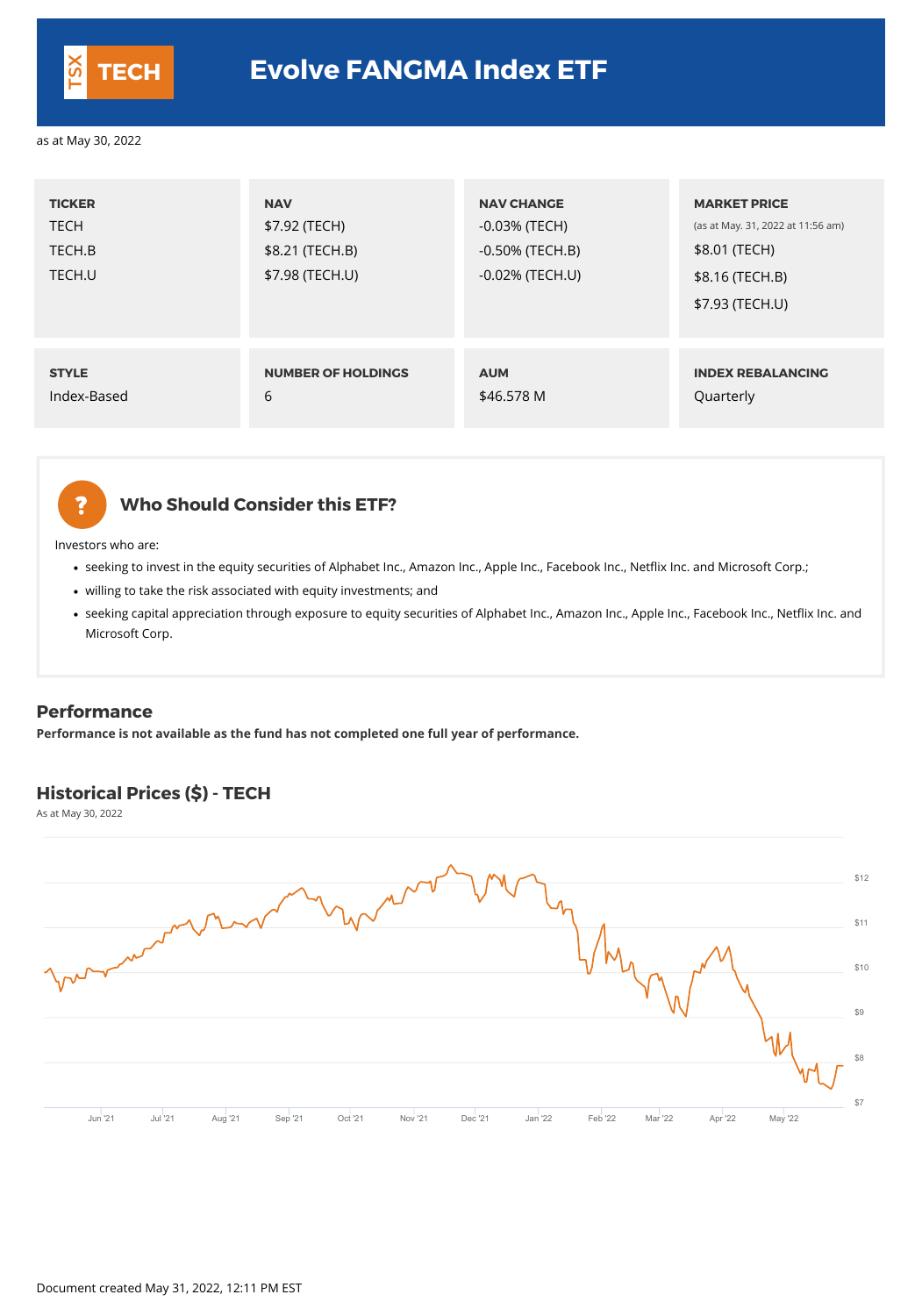### **Cumulative Total Return (%) - TECH**

As at May 30, 2022



#### **Fund Details**

| <b>CUSIP</b><br>300535309 (TECH)<br>300535200 (TECH.B)<br>300535101 (TECH.U) | <b>TICKER</b><br><b>TECH</b><br>TECH.B<br>TECH.U | <b>LISTING EXCHANGE</b><br>Toronto Stock Exchange (TSX)                                         |
|------------------------------------------------------------------------------|--------------------------------------------------|-------------------------------------------------------------------------------------------------|
| <b>INCEPTION DATE</b><br>May 4, 2021                                         | <b>REGISTERED INVESTMENT ELIGIBILITY</b><br>Yes  | <b>CURRENCY</b><br>Hedged to CAD (TECH)<br>Unhedged to CAD (TECH.B)<br>Unhedged to USD (TECH.U) |
| <b>INDEX</b><br>Solactive FANGMA Equal Weight Index                          | <b>INDEX PROVIDER</b><br>Solactive AG            | <b>MANAGEMENT FEE</b><br>0.40% (plus applicable sales taxes)                                    |
| <b>OPTIONS TRADING AVAILABLE</b>                                             |                                                  |                                                                                                 |

**OPTIONS TRADING AVAILABLE**

Yes - Montréal Exchange



# **TECH Evolve FANGMA Index ETF**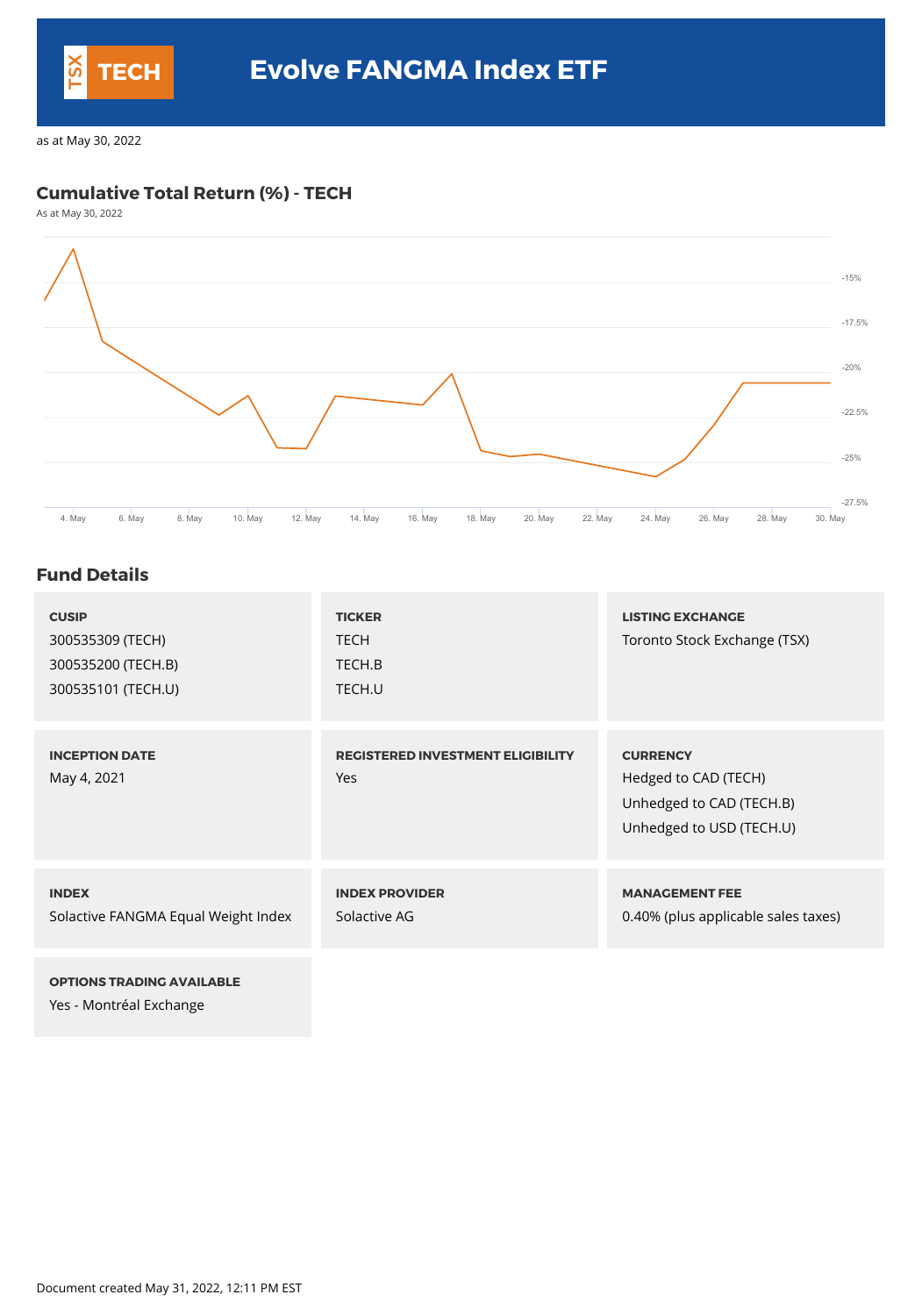## **Top 10 Holdings**

As at May 30, 2022

| <b>NAME</b>        | <b>WEIGHT</b> | <b>TICKER</b>          | <b>SECTOR</b>  | <b>COUNTRY</b>       |
|--------------------|---------------|------------------------|----------------|----------------------|
| Microsoft Corp     | 19.40%        | <b>MSFT US EQUITY</b>  | Microsoft      | UNITED STATES        |
| Meta Platforms Inc | 18.50%        | <b>FB US EQUITY</b>    | Facebook       | <b>UNITED STATES</b> |
| Apple Inc          | 18.06%        | AAPL US EQUITY         | Apple          | UNITED STATES        |
| Alphabet Inc       | 17.44%        | <b>GOOGL US EQUITY</b> | Google         | UNITED STATES        |
| Amazon.com Inc     | 15.27%        | <b>AMZN US EQUITY</b>  | Amazon         | <b>UNITED STATES</b> |
| Netflix Inc        | 11.37%        | <b>NFLX US EQUITY</b>  | <b>Netflix</b> | <b>UNITED STATES</b> |



As at May 30, 2022 **As at May 30, 2022** As at May 30, 2022



| <b>NAME</b>   | <b>WEIGHT</b> | <b>NAME</b>       | <b>WEIGHT</b> |
|---------------|---------------|-------------------|---------------|
| UNITED STATES |               | 100.00% Microsoft | 19.40%        |

| Facebook<br>$\mathbb{R}^n$ | 18.50% |
|----------------------------|--------|
| Apple<br>ш                 | 18.06% |
| Google<br>ka k             | 17.44% |
| Amazon                     | 15.27% |
| <b>Netflix</b>             | 11.37% |